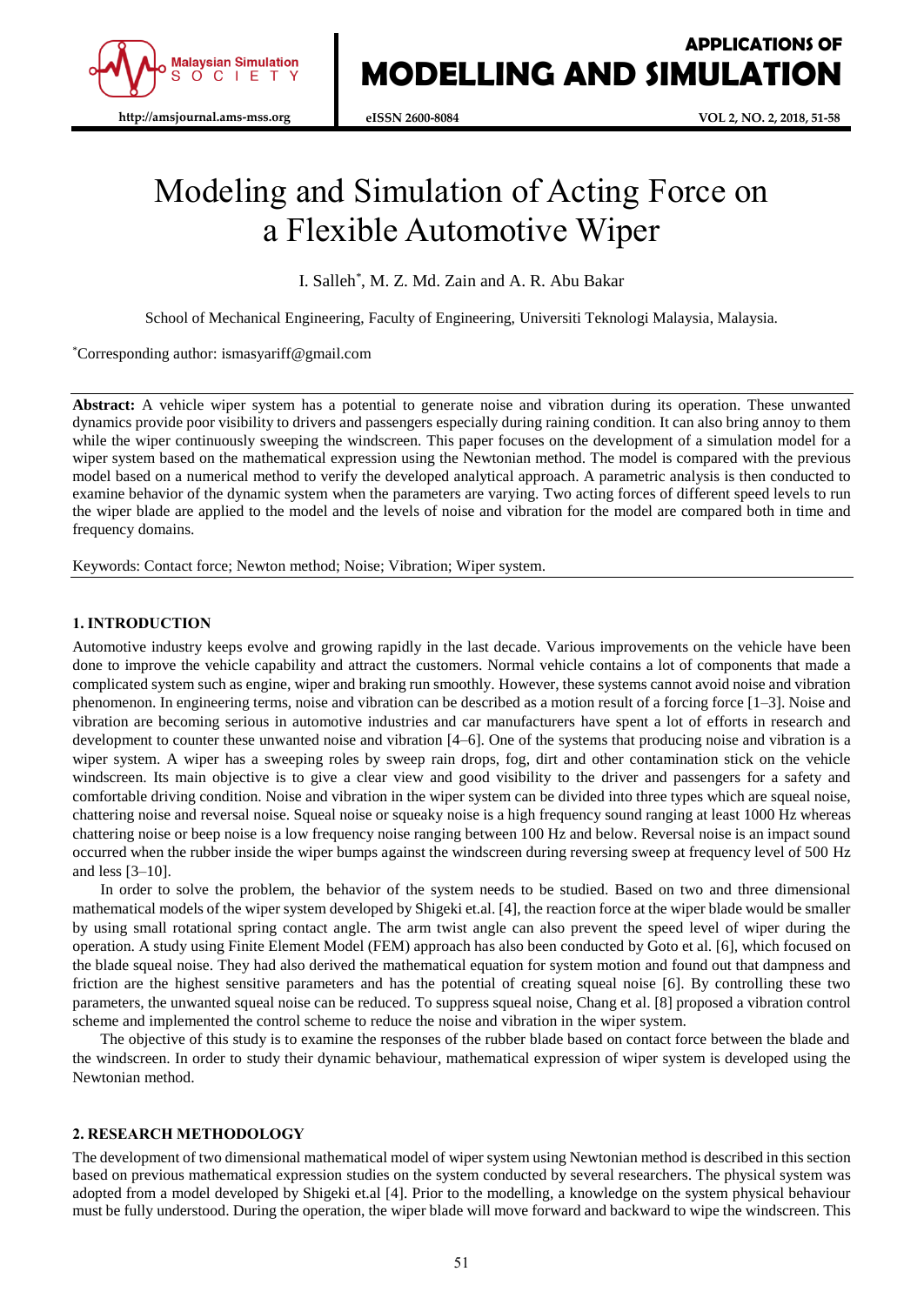back and forth motions can produce unwanted noise and vibration in the system. Figure 1 shows the schematic diagram of a lowest order system of the wiper blade.



Figure 1. Schematic diagram of wiper system [8]

Modeling is a process to identify the physical dynamic and the response of the system. Several steps involve in developing the model and running the simulation. The first step is understanding the actual or physical model of the wiper system. Based on the model, all the dynamic response of the system has to be presented. The second step is to understand the modeler perception once the dynamic response of the system is finalised. Modeler perception is required before start the modelling process. In this case, all dynamic responses in *x*-axis and *y*-axis are considered in nonlinear motion. A linear model is less complicated and easy to analyze. The derivation of the mathematical model is required to represent the differential equation and its derived from conservation laws for step three. The derivation for the first order system is much easier compared to the complex multi order system. Analytical approach is used in step four to identify the physical response of wiper system. The verification process needs to be done between actual model and the analytical solution [11].

#### **2.1 Mathematical Model of a Wiper System**

Figure 2 shows the spring mass damper model of the arm and blade of wiper and Table 1 shows their parameters.



Figure 2. Spring-mass model of wiper arm and blade [4]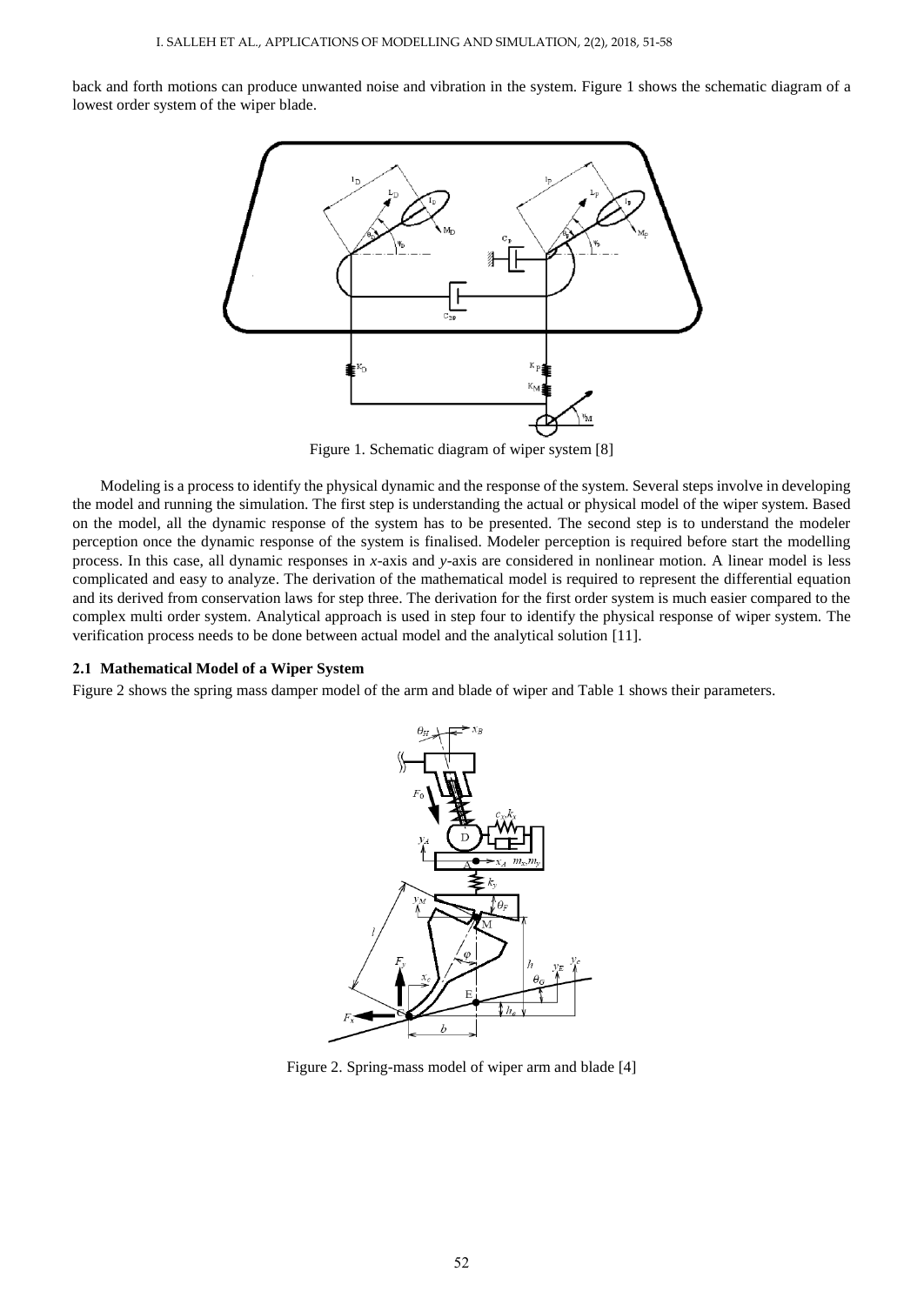| Parameter                   | Description                                              |
|-----------------------------|----------------------------------------------------------|
| $F_0 = 8.3$ N               | Arm pressure                                             |
| $\theta_F$                  | Arm front twist angle                                    |
| $\theta_H$                  | Arm head twist angle                                     |
| $\theta_G$                  | Windshield glass profile                                 |
| $\theta_a$                  | Rotational angle of rubber neck                          |
| $m_v = 0.21$ kg             | Equivalent mass of arm and blade to the y-direction      |
| $m_r = 0.25$ kg             | Equivalent mass of arm and blade to the x-direction      |
| $c_r = 0.2$ Ns/m            | Equivalent damping coefficient of arm to the x-direction |
| $l = 5.3 \times 10^{-3}$ M  | Length of the rubber                                     |
| $k_r = 1.1 \times 10^4$ N/m | Equivalent spring constant of arm to the x-direction     |
| $k_v = 3 \times 10^4$ N/m   | Equivalent spring constant of arm to the y-direction     |
| $x_B$                       | Arm tip virtual position without arm deformation         |
| $y_M = y_A$                 | Neck rotation center position (free length of spring)    |

Table 1. Parameters in analytical model

Newton's second law is used to derive the mathematical expression of wiper system, written as:

$$
\sum F = ma \tag{1}
$$

The summation force of the wiper system in *x*-axis and *y*-axis can be represented as:

$$
\sum F_x = ma_x \qquad \qquad \sum F_y = ma_y \tag{2}
$$

As the system can be considered a rigid body and the force applied to the system is only subjected to the wiper system bodies, the general vectors involved in Newton's second law are:

$$
=\sum_{i=1}^{N} F_i = ma_c
$$
  
= 
$$
\sum_{j=1}^{n} m_j a_{cj}
$$
  
= 
$$
m_1 a_{c1} + m_2 a_{c2} + m_3 a_{c3} + \dots + m_n a_{cn}
$$
 (3)

Where:

$$
m = \sum_{j=1}^{n} m_j \tag{4}
$$

 $F_i = i$ th of applied physical force

 $a_c$  = rigid body absolute acceleration at the center mass

 $a_{ci}$  = *j*th rigid body absolute acceleration at the center mass

The wiper blade reaction force based on dynamics model of rubber blade as shown in Figure 3 can be summarised as:

$$
F_{x0} = \frac{-\sin\theta_F}{\cos(\theta_H + \theta_F)} F_0
$$
\n<sup>(5)</sup>

$$
F_{y0} = \frac{\cos \theta_F}{\cos(\theta_H + \theta_F)} F_0 \tag{6}
$$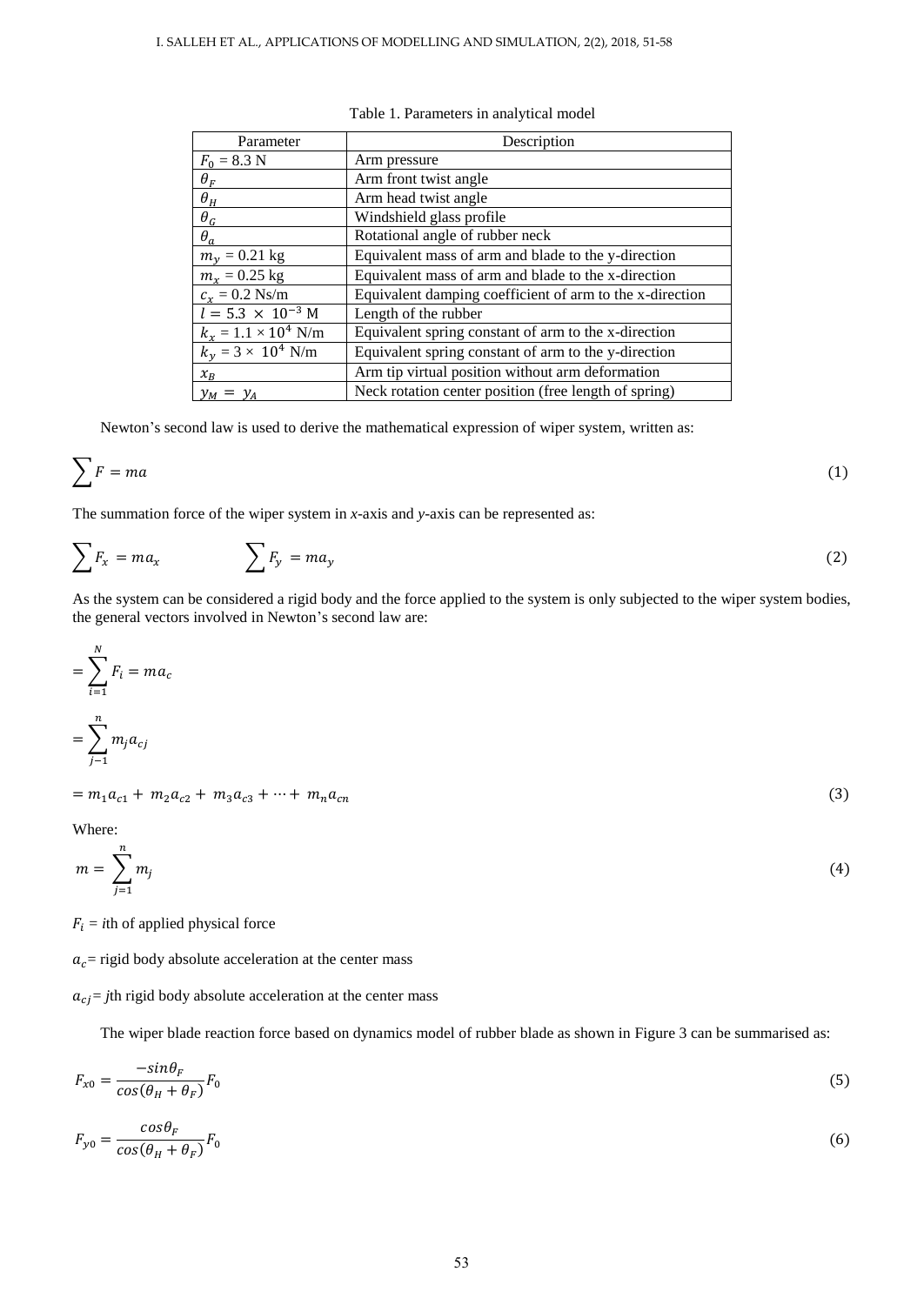

Figure 3. Dynamic model of wiper rubber blade [4]

Therefore, the summation of force at *x*-axis and *y*-axis are represented as Equations (7) and (8) respectively.

$$
m_{x}\ddot{x}_{A} + c_{x}(\dot{x}_{A} + \dot{y}_{A}tan\theta_{H} - \dot{x}_{B}) + k_{x}(x_{A} + y_{A}tan\theta_{H} - x_{B} + F_{x}) = 0
$$
\n(7)

$$
m_y \ddot{y}_A + c_y (\dot{y}_A - \dot{y}_C) + \{c_x (\dot{x}_A + \dot{y}_A \tan \theta_H - \dot{x}_B) + k_x (x_A + y_A \tan \theta_H - x_B)\} \tan \theta_H - F_{y0} = 0
$$
\n(8)

#### **3. SIMULATION RESULTS**

#### **3.1 Noise and Vibration Level in Baseline Model**

Figure 4 shows a continuous step signal representing the input of the system. The time range of step input represented the time of the wiper operation for approximately four cycles, enough to get a suitable response of the system. The velocity range is between -0.25 to 0.25 m/s. The velocity of 0.25 m/s is the initial value of wiper system to make a movement of the arm and blade from an initial stage to the end point on the windscreen. Besides, the velocity of -0.25 m/s indicates the backward movement at the end point on the windscreen to initial point [11].



Figure 4. Continuous unit step input of the wiper system

Figures 5 and 6 show the noise and vibration of the wiper system in time and frequency domains for *x*- and *y*-axes respectively. For the *x*-axis, the maximum noise was identified at the starting point and the range of acceleration was between  $-5$  to 5 m/s<sup>2</sup>. This is because more force from the motor is required to make a forward movement direction. Noise decreased when the wiper blade reached at the end point of the windscreen. In the backward motion, the noise increased again but smaller as compared to the starting point. This situation continued until the wiper blade stopped wiping the windscreen. The maximum noise was recorded at 4.2 m/s<sup>2</sup> and vibration at 0.02 m<sup>2</sup>/Hz located at 92.72 Hz. For *y*-axis, the results were quite similar to the result of *x*-axis but the acceleration range was almost half. The maximum noise was recorded at  $1.5 \text{ m/s}^2$ , with vibration of  $4.2 \times 10^{-3}$  m<sup>2</sup>/Hz and located at 128.2 Hz.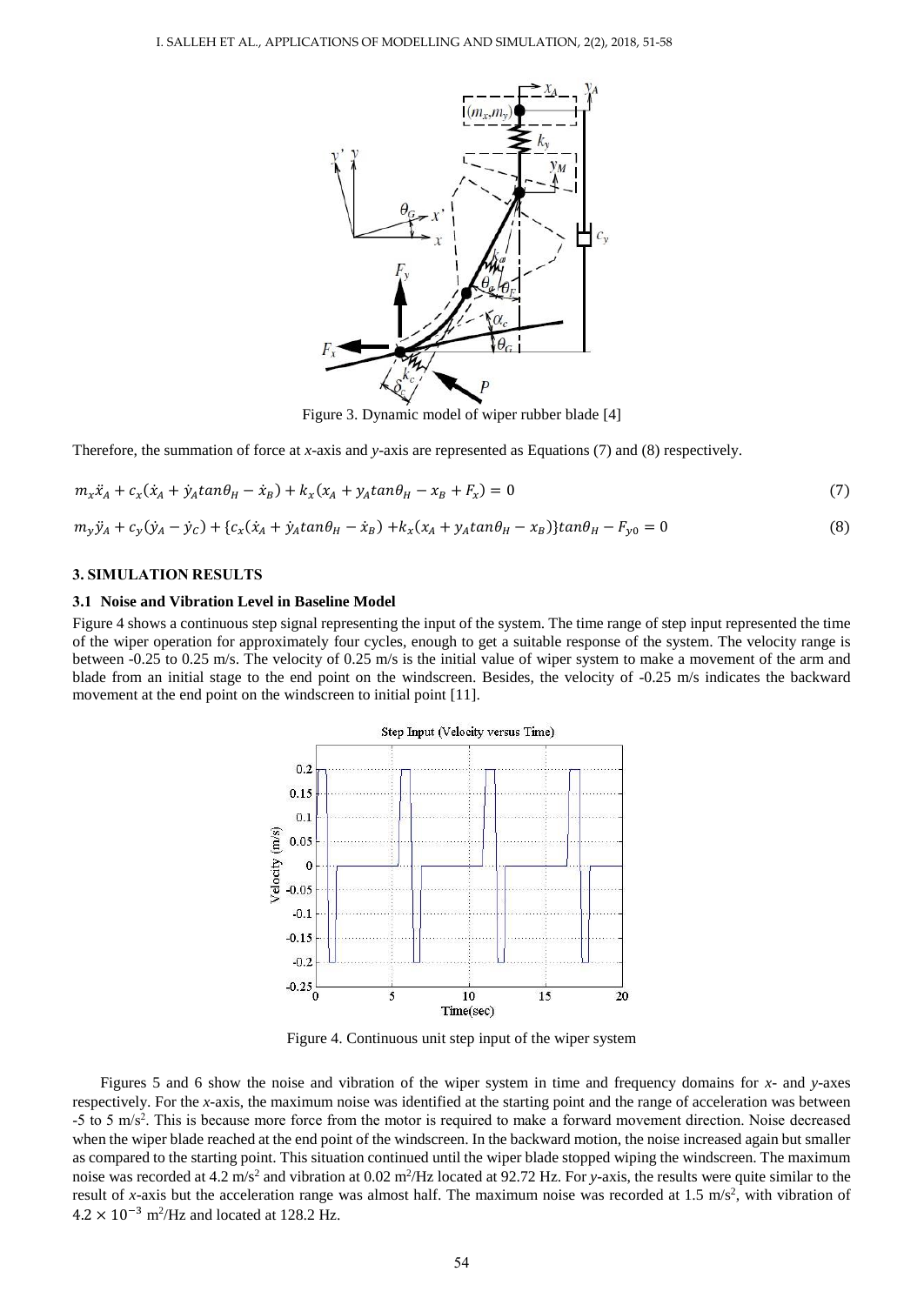

Figure 6. Noise and vibration level for the wiper system at *y*-axis

A numerical approach is another method to investigate the unwanted noise and vibration of the wiper system during operation. It can also be used to verify the analytical model by compared the analysis results. The numerical analysis results were taken from the previous study by Ibrahim et al. [12]. Figures 7 and 8 tabulate the noise level in *x*- and *y*-axes respectively. The maximum values in *x*- and *y*-axes were obtained as 99.08 Hz and 137.46 Hz respectively. It was found that both approaches were reasonably close with maximum frequency differences were less than 7% as shown in Figure 9. Therefore the model can be used for further analysis and for development of control schemes.



Figure 7. Numerical analysis results in *x*-direction [12]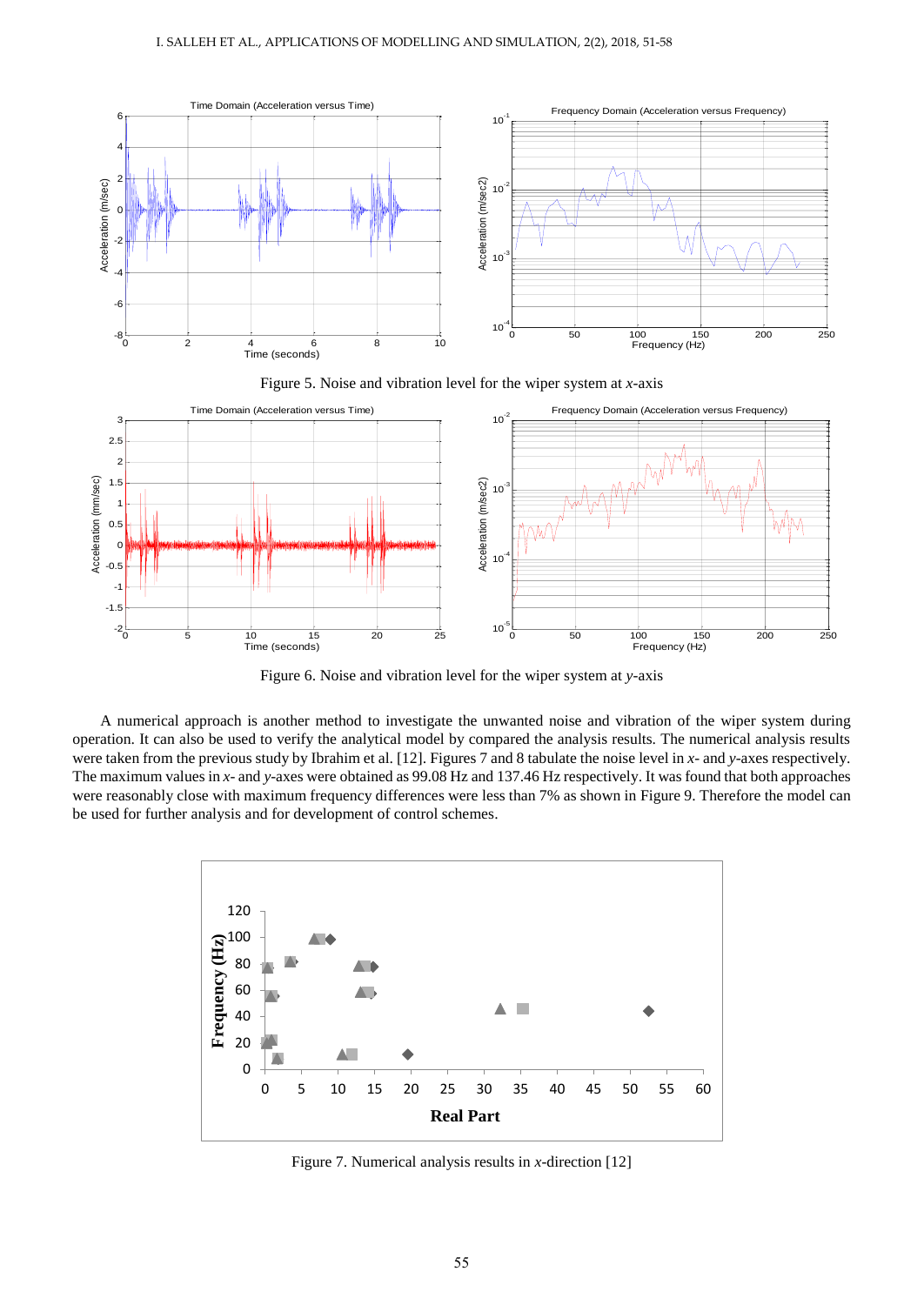

Figure 8. Numerical analysis results in *y*-direction [12]



Figure 9. Level of noise comparison using analytical and numerical methods

#### **3.2 Effect of Force on the Noise and Vibration of the Wiper System**

Parametric analysis was conducted to study the effect of different level of force on the unwanted noise and vibration. These parametric analysis can be used to specify a range of values as inputs for a number of parameter. The wiper system was tested using three levels of operation with levels 1 and 2 used the same speed. Level 1 runs intermediately, level 2 runs continuously and level 3 runs fast and continuously. The forces applied to the system for the normal and fast speeds are 8.3 N and 10.5 N respectively.

The results in time and frequency domains for *x*- and *y*-axes are shown in Figures 10 and 11 respectively. In *x*-axis, the highest noise was recorded for 10.5 N force with the range of acceleration between -5 to 5  $\text{m/s}^2$  as compared to the 8.3 N force with the acceleration range between -4 to 4 m/s<sup>2</sup>. For the frequency domain in *x*-axis, the 10.5 N force applied to the system was more effective in reducing the noise as compared to the 8.3 N force. In *y*-axis, the result was quite similar with fluctuated at a range of 2 to  $-2$  m/s<sup>2</sup> for both forces.

#### **4. CONCLUSION**

In this work, the model of a wiper system was developed using the Newtonian method and verified using a numerical approach. Noise and vibration of the wiper system was evaluated in the time and frequency domains. Different forces were also applied to examine their effects on the noise and vibration the system. Based on the parametric study, it was shown that certain applied force yields in a lower noise and vibration.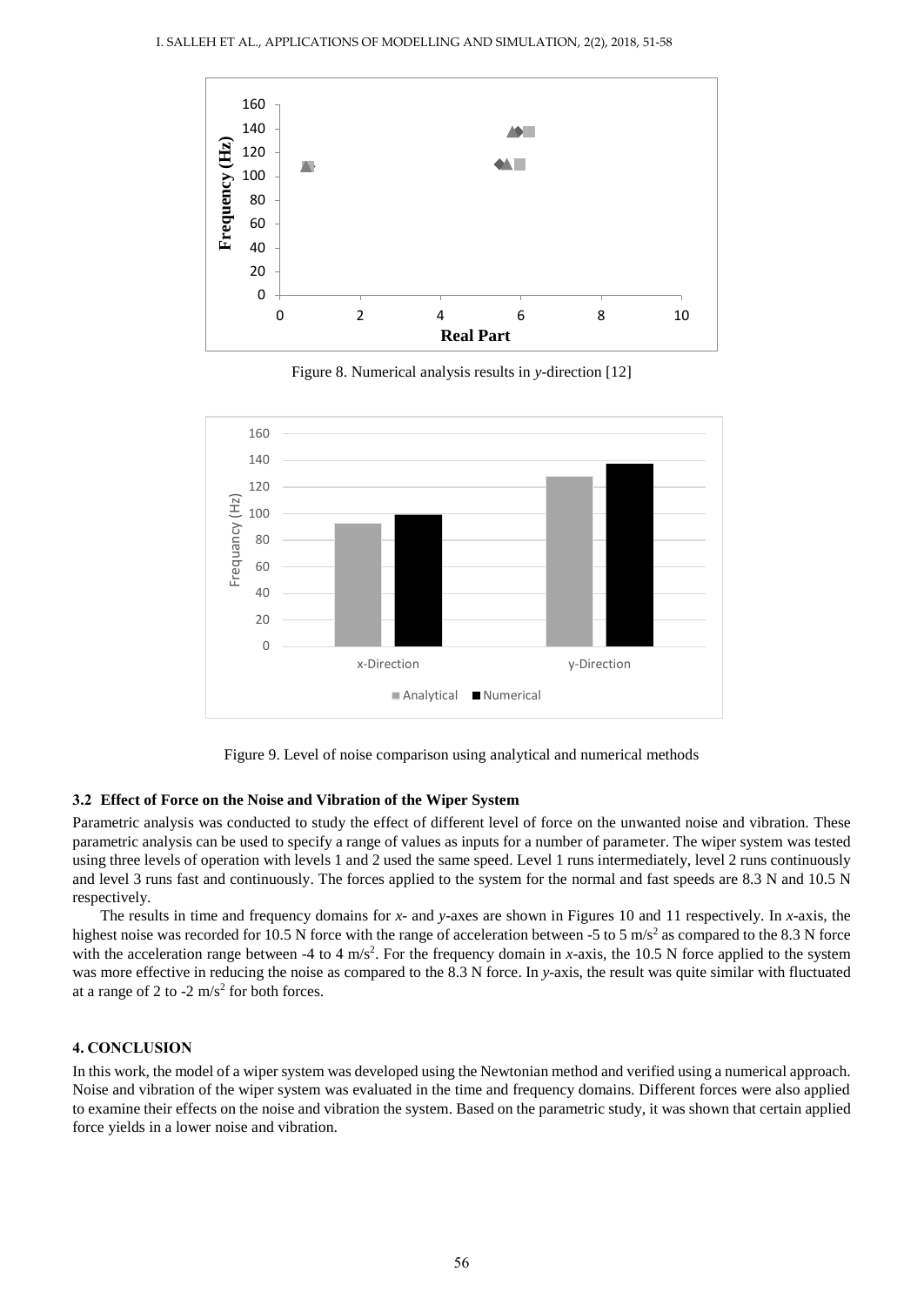

Figure 10. Noise and vibration levels in *x*-axis: (a) Time domain, (b) Frequency domain



Figure 11. Noise and vibration levels in *y*-axis (a) Time domain, (b) Frequency domain

## **ACKNOWLEDGMENT**

The authors are grateful to Universiti Teknologi Malaysia (UTM) and the Ministry of Education for providing support especially in financial for PhD study under MyBrain program.

#### **REFERENCES**

- [1] S. Goto, H. Takahashi and T. Oya, Investigation of wiper blade squeal noise reduction measures, *SAE Technical Paper*, 2001-01-1410, 2001.
- [2] Y. Fujii, Method for measuring transient friction coefficients for rubber wiper blades on glass surface, *Tribology International*, 41(1), 17–23, 2008.
- [3] C. Chevennement-Roux, T. Dreher, P. Alliot, E. Aubry, J.-P. Lainé and L. Jézéquel, Flexible wiper system dynamic instabilities: Modelling and experimental validation, *Experimental Mechanics*, 47(2), 201–210, 2007.
- [4] S. Okura, T. Sekiguchi and T. Oya, Dynamic analysis of blade reversal behavior in a windshield wiper system, *SAE Technical Paper*, 2000-01-0127, 2000.
- [5] A. Koenen and A. Sanon, Tribological and vibroacoustic behavior of a contact between rubber and glass (application to wiper blade), *Tribology International*, 40(10–12), 1484–1491, 2007.
- [6] M. A. Salim, A. Noordin and M. Z. Zin, Simulation of an input shaping scheme technique to investigate unwanted noise and vibration in wiper blade, *Journal of Mechanical Engineering and Technology*, 1(1), 1–14, 2009.
- [7] S. Goto, H. Takahashi and T. Oya, Clarification of the mechanism of wiper blade rubber squeal noise generation, *JSAE Review*, 22(1), 57–62, 2001.
- [8] S. C. Chang and S. C. Chen, Dither signals with particular application to the control of windscreen wiper blades, *International Journal of Solids and Structures*, 43(22–23), 6998–7013, 2006.
- [9] R. Grenouillat and C. Leblanc, Simulation of chatter vibrations for wiper systems, *SAE Technical Paper*, 2002-01-1239, 2002.
- [10]Y. Fujii and T. Yamaguchi, Dynamic characteristics measurements of a car wiper blade, *JSME International Journal Series C Mechanical Systems, Machine Elements and Manufacturing*, 49(3), 799–803, 2006.